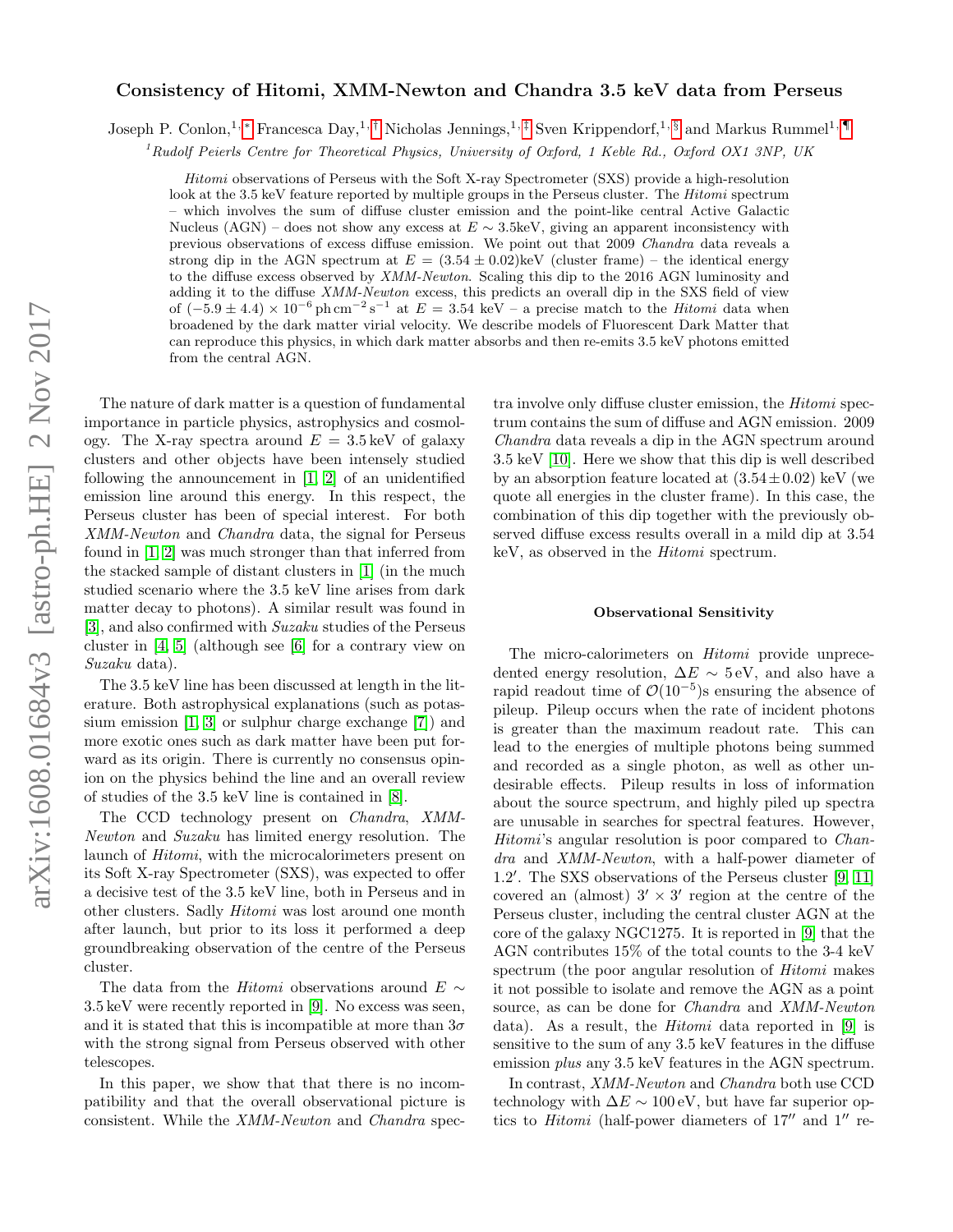spectively). In this case, it is possible to analyse just the diffuse emission, as the central AGN can be isolated and subtracted as a point source (through e.g. *wavdetect*).

In general, there are complications in studying the AGN spectrum. For both XMM-Newton observations of the Perseus cluster (taken in 2001 and 2006) and for all ACIS-S Chandra observations taken in 2002-4, the AGN was on-axis. This causes significant pileup, distorting the photon spectrum. Of these cases, pileup is smallest for the relatively short 2001 XMM-Newton observation. However, here the AGN was at its weakest luminosity in observational history, giving a relatively poor contrast against the cluster emission.

The only *Chandra* observations without significant pileup in the AGN spectrum are a crucial set of four observations taken in 2009 and totalling 200ks (Chandra obsids 11713, 12025, 12033, 12036). For these observations the AGN is located at the edge of the ACIS-I field of view, approximately seven arcminutes away from the optical axis. The optical distortions – a consequence of the large separation from the focal point – spread the AGN image over an ellipse of approximate radii  $11''$  and  $7''$ ; the small *Chandra* pixel size of  $0.5'' \times 0.5''$  then ensures that pileup is minimal for these observations, while the brightness of the AGN ensures a high contrast against the background cluster emission.

### Data Analysis

The data for these observations is publicly available from the Chandra X-ray archive. We download it and reprocess it using the calibration software CALDB 4.6.9, and analyse it using the standard Chandra software packages CIAO 4.8 (for data reduction and processing) and Sherpa (for data analysis and fitting of models) [\[12,](#page-7-16) [13\]](#page-7-17). For the relevant observations (Chandra obsids 11713, 12025, 12033, 12036) the AGN is visible as a very bright point source close to the edge of the chip (although far enough away that it does not dither off the edge). The observations are unaffected by flares and we use the whole of the available time.

We extract the spectra from an ellipse around NGC1275 of radii 11.6" and 7.2", stacking the four observations together. The resulting spectrum is the sum of the intrinsic emission of the AGN plus cluster emission from within the extraction region.

One can subtract the cluster emission using the spectrum from a region close to the AGN (this was the approach used in [\[10\]](#page-7-14) and yields very similar results to those presented here). However, it is statistically preferable to model the cluster emission directly, rather than trying to remove it via subtraction.

The recent *Hitomi* observations have provided a highly accurate characterisation of the thermal emission in the core of the Perseus cluster. In particular, as determined in [\[9\]](#page-7-13) the Hitomi spectrum for the thermal emission is well fit by a single-component bapec thermal plasma with a temperature of  $kT = (3.48 \pm 0.07)$ keV, an abundance of  $Z = (0.54 \pm 0.03)$  and a velocity dispersion of  $179 \pm 16 \text{km s}^{-1}$ . *bapec* refers to the photon emission spectrum produced by thermal bremsstrahlung from an ionised plasma at a temperature  $T$  with a metallicity  $Z$ , broadened by a given velocity dispersion, applicable to the emission from the hot gas within galaxy clusters.

The AGN spectrum is modelled as a power law, and both the AGN and thermal emission is absorbed by neutral hydrogen in the Milky Way. Our approach is therefore to use Sherpa to fit our extracted spectrum with the (absorbed) sum of power-law and thermal emission, xswabs  $\times$  (powlaw1d + xsbapec). These refer to the implementation of various standard physical models within Sherpa. Physically, xswabs refers to photoelectric absorption of X-rays within the Milky Way, as measured by the column density of Neutral Hydrogen,  $\exp(-n_H\sigma(E)),$ powlaw1d refers to a power-law distribution of photons,  $N_{\gamma}(E) \propto E^{-\gamma}$ , and *xsbapec* refers to the implementation of the bapec model for velocity-broadened thermal bremsstrahlung emission from the ionised plasma of the intracluster medium (which does not have a simple analytic form). We use the chi2datavar statistic of the Sherpa fitting package (i.e. determining the variances from the data itself). We freeze the parameters of the bapec model to be those determined by the Hitomi satellite<sup>[\[9\]](#page-7-13)</sup>, allowing only the amplitude to float. Given the very high brightness of the source, there is negligible contamination from any of the local hot bubble, the diffuse cosmic X-ray background or instrumental background. We fit the spectrum from 0.8 to 5 keV.

The resulting fit is shown in Figure [1.](#page-2-0) This fit shows two main features, an excess around 2 - 2.2 keV and a deficit around 3.4 - 3.5 keV. The former is around the location of a sharp effective area dip in the telescope, which complicates its interpretation. Excesses around the effective area dip can arise from piled up Chandra observations, and so we do not discuss the feature around 2 keV any further. Our focus here is instead on the deficit around 3.4 - 3.5 keV, which is a clean part of the spectrum. We therefore refit excluding the 1.8 - 2.3 keV region. This overall fit is now good, with a  $\chi^2$  of 273 for 250 degrees of freedom. We show this fit, restricted to between 2.5 and 4.5 keV, in Figure [2.](#page-2-1)

This fit clearly shows a deficit around 3.5 keV. To characterise the location and significance of this deficit precisely, we then include a negative Gaussian in the fit,  $xswabs \times (powlaw1d + xsbapec - xszgauss)$ . Here  $xsz$ gauss refers to a Gaussian lineshape redshifted by z from its rest frame value. We allow the energy of the Gaussian to float between a range of 3.3 and 3.7 keV in the frame of the Perseus cluster (the observed energy is redshifted by  $z = 0.0176$ . For definiteness we assign the Gaussian lineshape an intrinsic width of 10 eV, but in practice any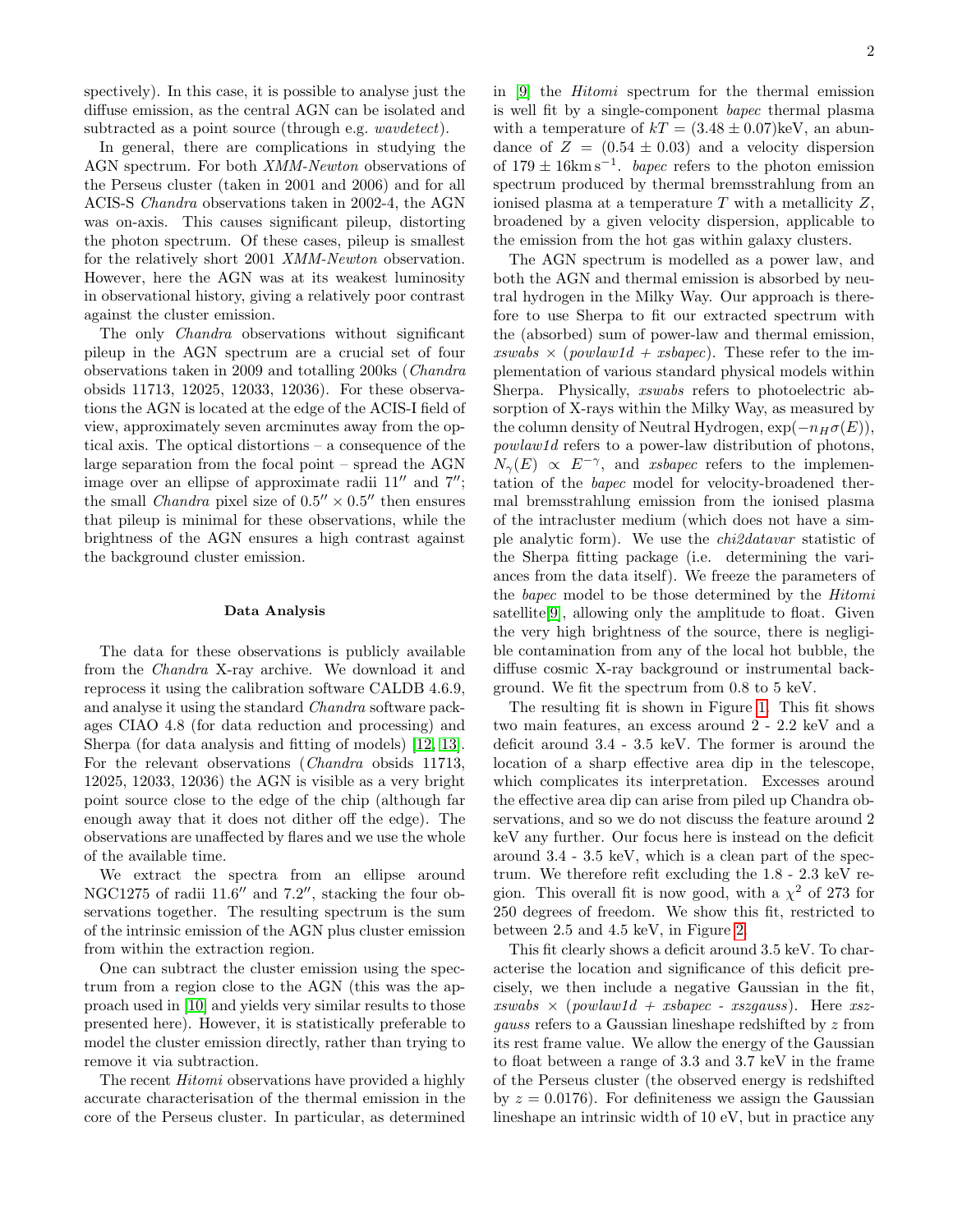

<span id="page-2-0"></span>FIG. 1: The full fit shown between 0.8 and 5 keV using an xswabs  $\times$  (powlaw1d + xsbapec) model. The reduced  $\chi^2$  is 1.45, a consequence of the excess around 2 keV.



<span id="page-2-1"></span>FIG. 2: The spectrum around 3.5 keV prior to the inclusion of a negative Gaussian. The fit is from 0.8 to 5 keV using a xswabs  $\times$  (powlaw1d + xsbapec) model, excluding the region from 1.8 to 2.3 keV containing a sharp effective area dip.

intrinsic width significantly smaller than the instrumental broadening of  $\sim 100$  eV is equivalent from a fitting perspective.

The resulting fit is plotted in Figure [3](#page-3-0) and we see that the additional negative Gaussian is an excellent model for the deficit. The best fit energy is  $E = (3.54 \pm 0.02) \,\text{keV}$ ,

with an improvement of  $\Delta \chi^2 = 20.0$  for an additional 2 degrees of freedom. The best fit strength for the deficit is  $(-7.8 \pm 1.7)$  photons cm<sup>-2</sup> s<sup>-2</sup>.

For this fit, we show in Figure [4](#page-3-1) a contour plot of the energy and strength of the negative Gaussian. As a check on the significance implied by the  $\Delta \chi^2$  value, we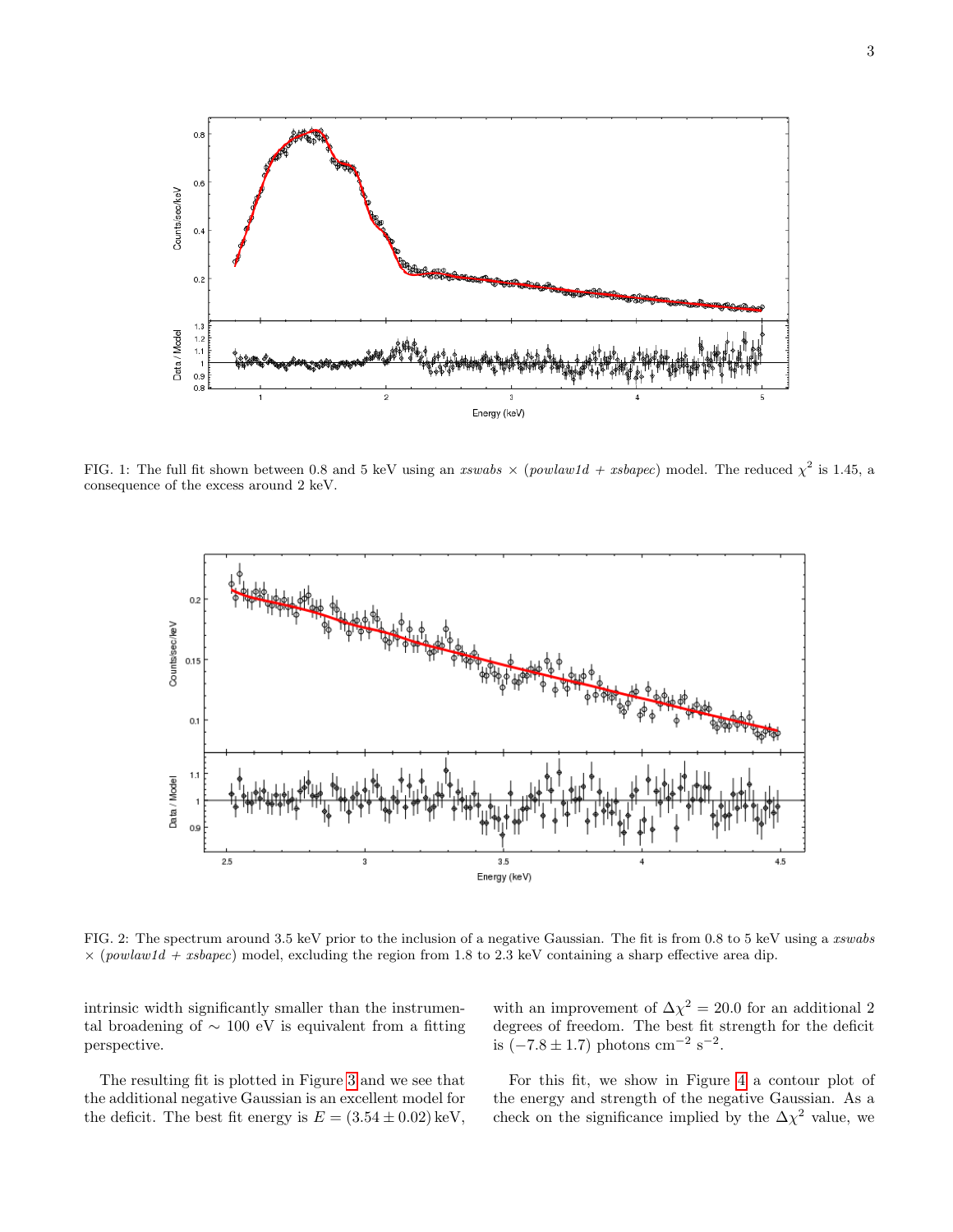

<span id="page-3-0"></span>FIG. 3: The spectrum around 3.5 keV, now fitting the same region with xswabs  $\times$  (powlaw1d + xsbapec - xszgauss). The redshift of the Gaussian is fixed to  $z = 0.0176$  and its intrinsic line width fixed to 10 eV, with the norm and energy allowed to float.



<span id="page-3-1"></span>FIG. 4: The location and strength of the best-fit dip in the AGN spectrum, derived from stacked Chandra observations 11713, 12025, 12033 and 12036.

generated 20,000 fake spectra [\[20\]](#page-7-18) using Sherpa's fakepha command (which produces samples of fake data for a given model) and the response files for the off-centre observations. We fit the fake data sets over the same energy range and in the same manner as for the real data, first with  $xswabs \times (powlaw1d + xsbapec)$  and then with  $xswabs \times (powlaw1d + xsbapec - xszgauss)$ , allowing the energy of the Gaussian to float between 3.3 and 3.7 keV. However, for none of these fake data sets was an additional negative Gaussian able to produce an improvement

in the  $\chi^2$  greater than that seen in the real data.

The above analysis focussed on the four Chandra observations in which the AGN is highly off-axis. As a side comment, we note that there were also four further observations taken in 2009 (Chandra obsids 11714, 11715, 11716, 12037) where the AGN is a few arcminutes offaxis. Pileup remains a serious contaminant for these observations. Nonetheless, we can exclude the central piledup parts of the AGN image to extract a 'clean' spectrum.

We fit this in an identical fashion, working from 0.8 to 5 keV excluding 1.8 to 2.3 keV with a xswabs  $\times$  (powlaw1d) + xsbapec - xszgauss) model. Doing so, there is a mild preference  $(\Delta \chi^2 = 1.5)$  for a dip in the AGN spectrum at a best-fit energy of  $(3.55 \pm 0.10)$  keV. If the overall fitted amplitude of the AGN spectrum in these observations is rescaled to be the same as that for the highly off-centre observations, the amplitude of this dip would then correspond to  $(-5.1 \pm 4.2) \times 10^{-6}$  ph cm<sup>-2</sup> s<sup>-1</sup>. While insignificant by itself, this is consistent with the earlier result using the highly off-axis observations.

It is striking that the dip in the AGN spectrum occurs at an identical energy to the excess from the diffuse cluster emission. We discuss possible physical models for this below. First though, we note that if such a dip is present in the AGN spectrum – and it is over  $4\sigma$  significant in the only clean observations of the AGN – then it contributes to the Hitomi data, which sums the AGN and cluster emission.

To determine the magnitude of its effect there, we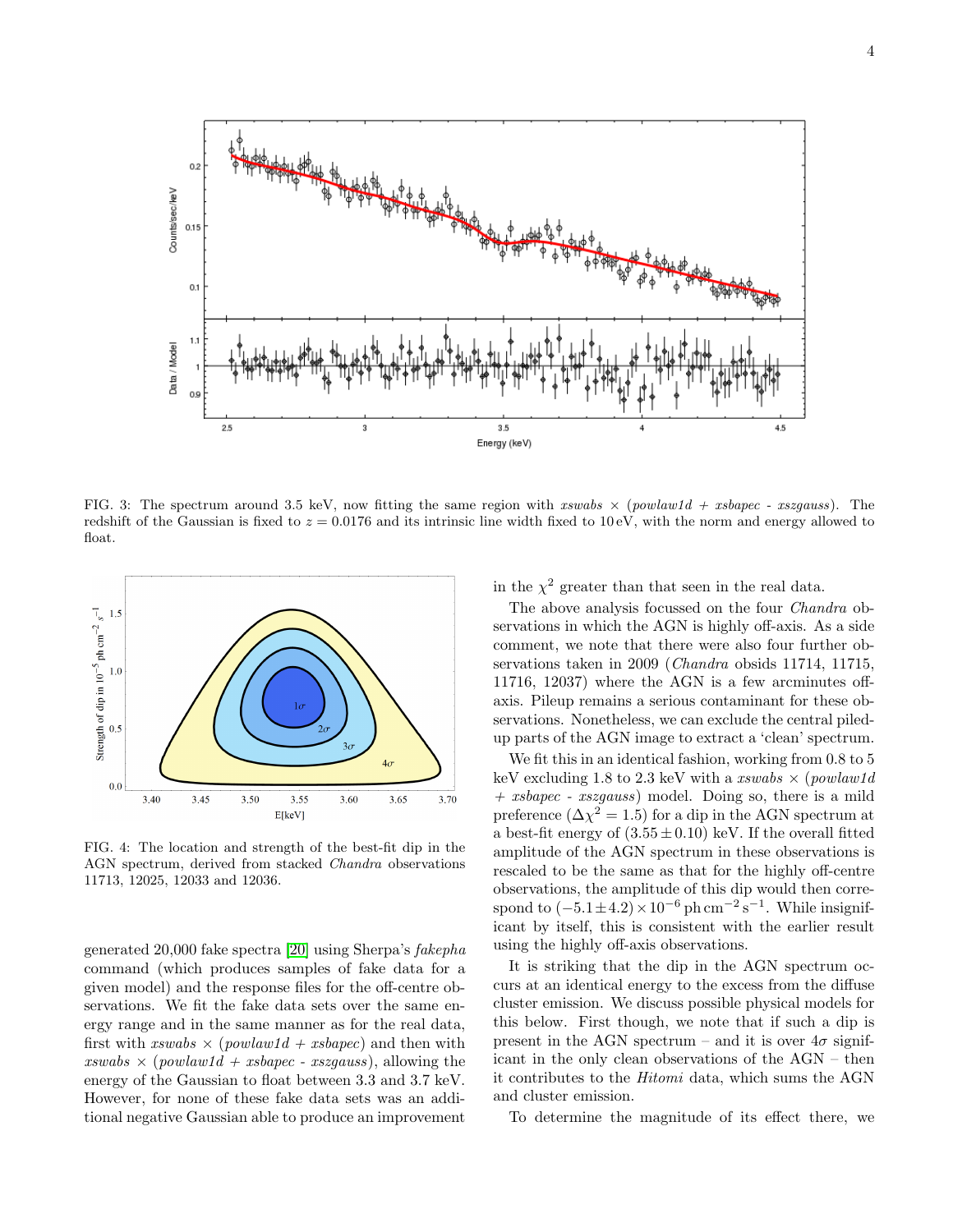also require the overall AGN normalisation, as on physical grounds such a dip only makes sense as a fractional reduction in the AGN spectrum. The AGN luminosity is highly variable; its lightcurve since 1970 is described in [\[14\]](#page-7-19). Although still much dimmer than its 1980s peak, it has been brightening since 2001. The clean 2009 Chandra observations give a best-fit normalisation of  $4.7 \times 10^{-3}$  ph cm<sup>-2</sup> s<sup>-1</sup> keV<sup>-1</sup> at 1 keV, while it is reported in [\[9\]](#page-7-13) that the 2016 Hitomi data give a normalisation of  $9.0 \times 10^{-3}$  ph cm<sup>-2</sup> s<sup>-1</sup> keV<sup>-1</sup> at 1 keV, an approximate doubling of the strength since 2009.

Based on this, we now rescale the 2009 result into an expected 2016 dip of  $(-14.9 \pm 3.3) \times 10^{-6}$  ph cm<sup>-2</sup> s<sup>-1</sup> in the AGN spectrum at  $E = (3.54 \pm 0.02)$  keV. In [\[9\]](#page-7-13) it is reported that the expected diffuse excess emission in the 2016 Hitomi data, based on XMM-Newton observations restricted to the SXS field of view, was  $(9.0 \pm 2.9) \times$  $10^{-6}$  ph cm<sup>-2</sup> s<sup>-1</sup> at  $E = 3.54_{-0.04}^{+0.03}$  keV. Summing these two results then leads us to expect a  $dip$  in the 2016  $Hit$ omi data at 3.54 keV of  $(-5.9 \pm 4.4) \times 10^{-6}$  ph cm<sup>-2</sup> s<sup>-1</sup>.

And indeed this is precisely what is observed: from Figure 3 in [\[9\]](#page-7-13), we see that for broadening by the dark matter velocity dispersion of  $1300 \text{ km s}^{-1}$  the Hitomi data shows a best-fit dip of  $(-8 \times 10^{-6})$  ph cm<sup>-2</sup> s<sup>-1</sup> at  $E = (3.55 \pm 0.02)$  keV (the error is estimated from Figure 3 in [\[9\]](#page-7-13)), at an approximate significance of  $2.5\sigma$  $(\Delta \chi^2 \sim 7)$ .

The data sets are therefore consistent; XMM-Newton data shows an excess in the diffuse cluster emission at  $3.54^{+0.03}_{-0.04}$ keV, *Chandra* data on the AGN shows a strong dip in the spectrum at the same energy, and Hitomi data (sensitive to both cluster and AGN) gives a dip at  $(3.55 \pm 0.02)$ keV of the expected magnitude once these two effects are combined.

# Fluorescent Dark Matter

In the previous section, we saw that the various datasets on 3.5 keV photons from Perseus are remarkably consistent and contain a variety of high-significance features at  $E \simeq 3.54$  keV.

We now consider possible interpretations. We focus on ways to obtain deficits in the AGN spectrum; there are many ways, both astrophysical and exotic, to generate excesses, but fewer that can give rise to spectral deficits. Instrumental explanations are also less plausible here. The equivalent width of the dip (this is defined as the width of the continuum emission that would give the same number of photons that are absent due to the dip, and so is a measure of the strength of a line relative to the surrounding continuum) is  $\sim 15$ eV. This compares to a (much weaker) equivalent width of ∼ 1eV for the diffuse excess reported in [\[1\]](#page-7-5).

One way to obtain a deficit in an AGN spectrum is via axion-like particles [\[10,](#page-7-14) [15\]](#page-7-20), as photons can convert

to axion-like particles in the presence of astrophysical magnetic fields. While axion-like particles have been proposed as models to explain the morphology of the 3.5 keV diffuse excess [\[16\]](#page-7-21), it would require a considerable coincidence to produce a single dip in the AGN spectrum at an identical energy to the diffuse cluster excess.

We therefore look for models where the same underlying mechanism is responsible for both the deficit in the AGN spectrum and the excess in the diffuse spectrum at 3.54 keV (3.48 keV in the observer frame). A simple scenario involves a 2-state dark matter model  $(\chi_1 \text{ and } \chi_2)$ . The lower state  $\chi_1$  absorbs a 3.54 keV photon to enter the excited state  $\chi_2$ , which then decays by re-emission of the photon. A sample Lagrangian is

$$
\mathcal{L} \supset \frac{1}{M} \bar{\chi}_2 \sigma_{\mu\nu} \chi_1 F^{\mu\nu},\tag{1}
$$

and this type of resonant absorption is analysed in greater detail in [\[17\]](#page-7-22). The AGN dip at  $E = 3.54$  keV would then be a dark sector analogue of e.g. Lyman- $\alpha$  absorption, with the diffuse excess at the same energy the result of fluorescent re-emission.

To explain both the 3.5 keV deficit and excess in this way, the states  $\chi_1$  and  $\chi_2$  must be massive enough that they can be treated as non-relativistic – otherwise, the line arising from the decay  $\chi_2 \to \chi_1 \gamma$  would be Doppler shifted, and so appear at a different energy than for the absorption process  $\chi_1 + \gamma \to \chi_2$ . As the energy of the dip  $(3.54 \pm 0.02)$ keV is consistent at the per cent level with the 3.5 keV emission line, this requires  $m_1 > 1$ MeV. For the rest of this paper we shall assume that this holds, so that the particles  $\chi_1$  and  $\chi_2$  can be treated for the purposes of emission and absorption as extremely heavy and non-relativistic.

If we treat the absorption of 3.54 keV photons as a Breit-Wigner resonance and assume a 100% branching ratio for  $\chi_2 \to \chi_1 \gamma$ , we can determine the width  $\Gamma$  of the process  $\chi_2 \to \chi_1 \gamma$  using the observed photon deficit from the AGN. The cross section for  $\chi_1 \gamma \to \chi_1 \gamma$  has a resonance at photon energy  $E_0 = \frac{m_2^2 - m_1^2}{2m_1} \stackrel{!}{=} 3.54 \,\text{keV}$  in the rest frame of the dark matter, where  $m_1$  and  $m_2$  are the masses of  $\chi_1$  and  $\chi_2$  respectively. Near the resonance, the cross section is described by the relativistic Breit-Wigner formula:

$$
\sigma_{\rm BW}(E) = \frac{2\pi}{p_{CM}^2} \frac{\Gamma_{\chi_2 \to \chi_1 \gamma}}{\Gamma_{\chi_2}} \frac{(m_2 \Gamma_{\chi_2})^2}{(s - m_2^2)^2 + (m_2 \Gamma_{\chi_2})^2} , \quad (2)
$$

where  $p_{CM}^2 = \frac{m_1^2 E^2}{m_1^2 + 2m}$  $\frac{m_1 E}{m_1^2 + 2m_1 E}$  is the squared magnitude of the momentum in the centre of mass frame;  $\Gamma_{\chi_2 \to \chi_1 \gamma}$  is the decay rate of  $\chi_2$  to  $\chi_1 \gamma$ ;  $\Gamma_{\chi_2}$  is the total decay rate of  $\chi_2$  and  $\sqrt{s}$  is the centre of mass energy. As we assume a  $100\% \chi_2 \to \chi_1 + \gamma$  branching ratio, we have  $\Gamma \chi_2 \to \chi_1 \gamma =$  $\Gamma_{\chi_2} = \Gamma$ , and we shall also write  $m_{DM} \equiv m_1 \simeq m_2$ , as the mass difference between the two states is much smaller than their absolute values.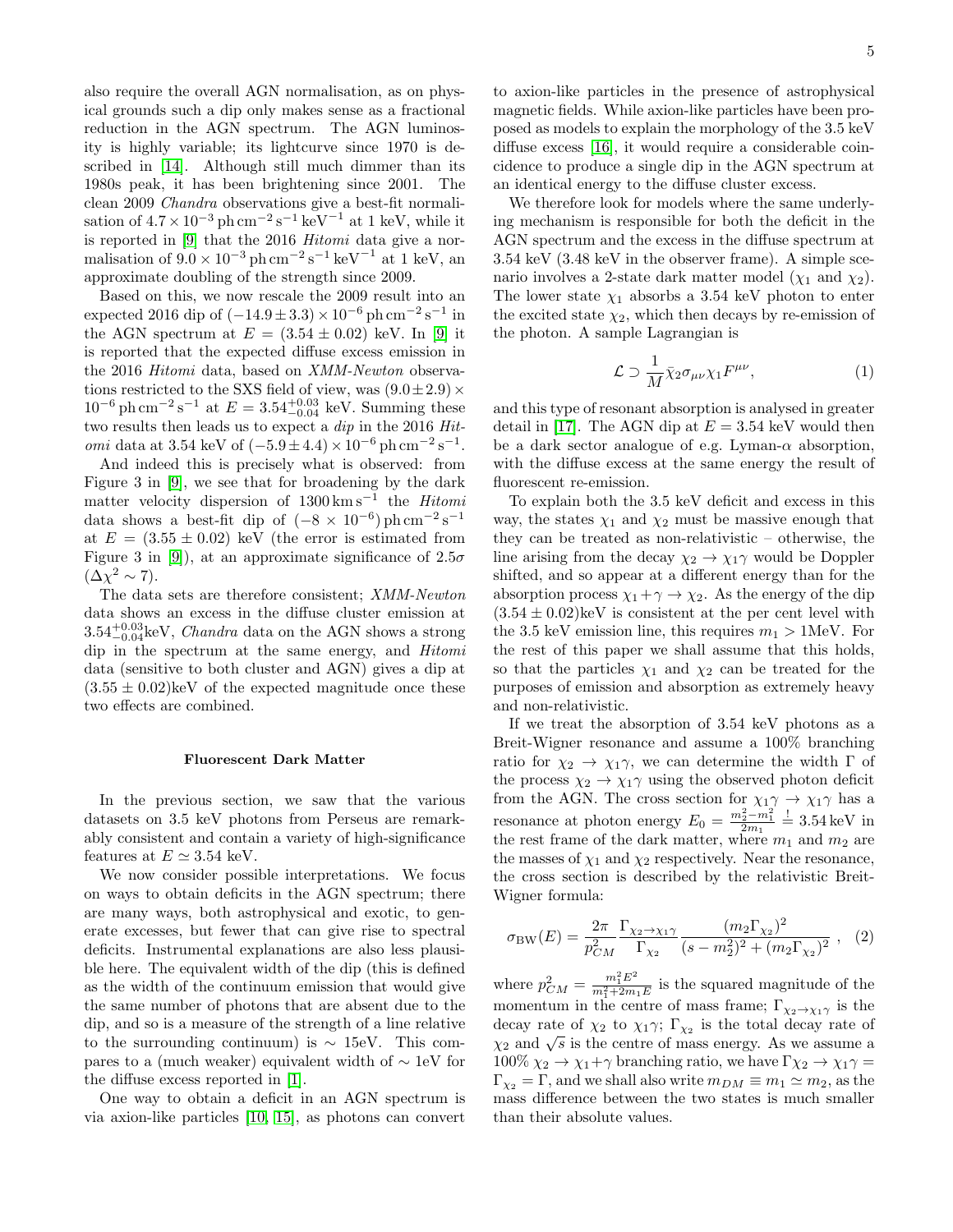For the dark matter column density along the line of sight to NGC1275, we use an NFW profile appropriate to the Perseus cluster

$$
\rho_{DM}(r) = \frac{\rho_0}{\frac{r}{r_s} \left(1 + \left(\frac{r}{r_s}\right)^2\right)} ,\qquad (3)
$$

with  $r_s = 0.477$  Mpc and  $\rho_0 = 7.35 \times 10^{14} M_{\odot}$  Mpc<sup>3</sup> [\[18\]](#page-7-23). As the AGN is the dynamical centre of the cluster, the integrated column density is formally divergent, and we cut off the integral at 0.01 and 2 Mpc.

However, there is a significant uncertainty attached to the exact column density towards NGC1275. There are two main factors.

First, the actual Perseus cluster profile may be cored instead of the cusp present in NFW. For low-mass galaxies, the profile is known to have a core rather than a cusp. This may arise merely from baryonic feedback on a cuspy cold dark matter profile, but alternatively may requires a more substantial modification such as warm dark matter. If the Perseus cluster profile is indeed cored, it will reduce the column density from the value inferred above.

Secondly, the profile is only that for the cluster. The line of sight originates at the very centre of NGC1275, the supergiant central elliptical galaxy of the cluster. The NGC1275 dark matter profile is not known but is expected to give a significant contribution to the dark matter column density (for example, given the size of NGC1275 it should be much larger than that towards Sgr  $A^*$ ).

Given that the dip strength has equivalent width of 15 eV, we can then derive (assuming  $m_{DM} \gg 3.5 \text{keV}$ )

<span id="page-5-1"></span>
$$
\Gamma \gtrsim \left(\frac{m_{DM}}{\text{GeV}}\right) \times (1 - 10) \times 10^{-10} \,\text{keV} \,. \tag{4}
$$

The steps to obtain this result are as follows. First, the equivalent width of 15eV implies (by definition) that, from a flat distribution of photons between (for definiteness) 3.25 and 3.85 keV, 2.5% of them must be absorbed, thereby generating the dip. Second, the photon opacity  $\tau(E)$  at any give energy E is found by taking the product of the dark matter column density along the line of sight and the absorption (Breit-Wigner) cross-section convolved with the dark matter velocity dispersion. The equivalent width (EW) is then given by

<span id="page-5-0"></span>
$$
EW = 15 \text{eV} = \int 1 - \exp\left(-\tau(E)\right) dE, \tag{5}
$$

with lower (upper) limits well below (above) the central resonant energy. As Γ enters the Breit-Wigner cross-section, equation [\(5\)](#page-5-0) can be solved numerically for  $\Gamma$ . Note that the shape of the dip (i.e. the opacity) is determined dominantly by the velocity broadening rather than the intrinsic width.

We give a broad range to allow for the significant uncertainty in the actual dark matter column density along

the line of sight to NGC1275. The inequality in equation [\(4\)](#page-5-1) arises because the equivalent width of the dip strength is very similar to that expected to be induced by dark matter broadening  $(\sigma_{DM,velocity,Perseus} \sim 15$ eV [\[9\]](#page-7-13)). As for any energy absorption can never exceed 100%, once absorption becomes saturated within a region, further increases in the equivalent width of the dip only increase logarithmically with Γ, as it must come from the tail of the velocity-broadening Gaussian.

We also note that such a dip could not arise from absorption onto an atomic line. Besides the fact that no absorption lines are known around  $E \sim 3.55 \text{keV}$ , the thermal velocity broadening in Perseus of  $\sigma_v \sim 3 \text{ eV}$  [\[9\]](#page-7-13) is far narrower than the measured equivalent width.

### Morphological Features

We now consider the morphological distribution of the 3.5 keV emission. We consider the simplest case, where all 3.5 keV emission in  $\chi_2 \rightarrow \chi_1 \gamma$  arises after initial absorption of a real 3.5 keV photon. More generally, one could also consider cases where the absorbed photon is virtual and arises from scattering off protons, electrons [\[19\]](#page-7-24) or other particles.

For this simplest case, the most basic feature of fluorescent dark matter is that the total number of 3.5 keV photons is conserved: the total excess emission, integrated across a cluster, must be precisely balanced by the integrated deficit. This result is independent of the detailed dark matter profile; as all absorbed photons are subsequently re-emitted, it follows that there is no net production of 3.5 keV photons in this model.

Applying this to the Perseus cluster, this would require the time-averaged deficit in 3.5 keV photons from the central AGN, measured in units of  $ph \, \text{cm}^{-2} \, \text{s}^{-1}$ , to precisely equal the excess in 3.5 keV photons from diffuse emission across the entire cluster. The 2009 Chandra dip is  $-7.8 \times 10^{-6}$  ph cm<sup>-2</sup> s<sup>-1</sup>, while the total excess re-ported in [\[1\]](#page-7-5) across the *XMM-Newton* field of view is  $52^{+24}_{-15} \times 10^{-6}$  ph cm<sup>-2</sup> s<sup>-1</sup> (given the large field of view of XMM-Newton, we take this value as a proxy for the total emission of the cluster).

For a time-varying AGN luminosity, the photon density at radius  $r$  depends on the luminosity at time  $(t_{now} - \frac{r}{c})$ . The observations of the 3.5 keV excess are based on fields of view extending over  $\mathcal{O}(10-100\text{kpc})$  regions. In this scenario, the magnitude of the excess then requires effectively averaging the AGN luminosity over periods of  $10^4 - 10^6$  years. Given our (limited) knowledge of the time-variability of the AGN, these values are consistent. For example, from 1970 - 1988 the AGN luminosity was 5-8 times greater than its 2009 value [\[14\]](#page-7-19), and if this period represents a typical luminosity over the last 10<sup>6</sup> years then the observed deficits and excesses are consistent.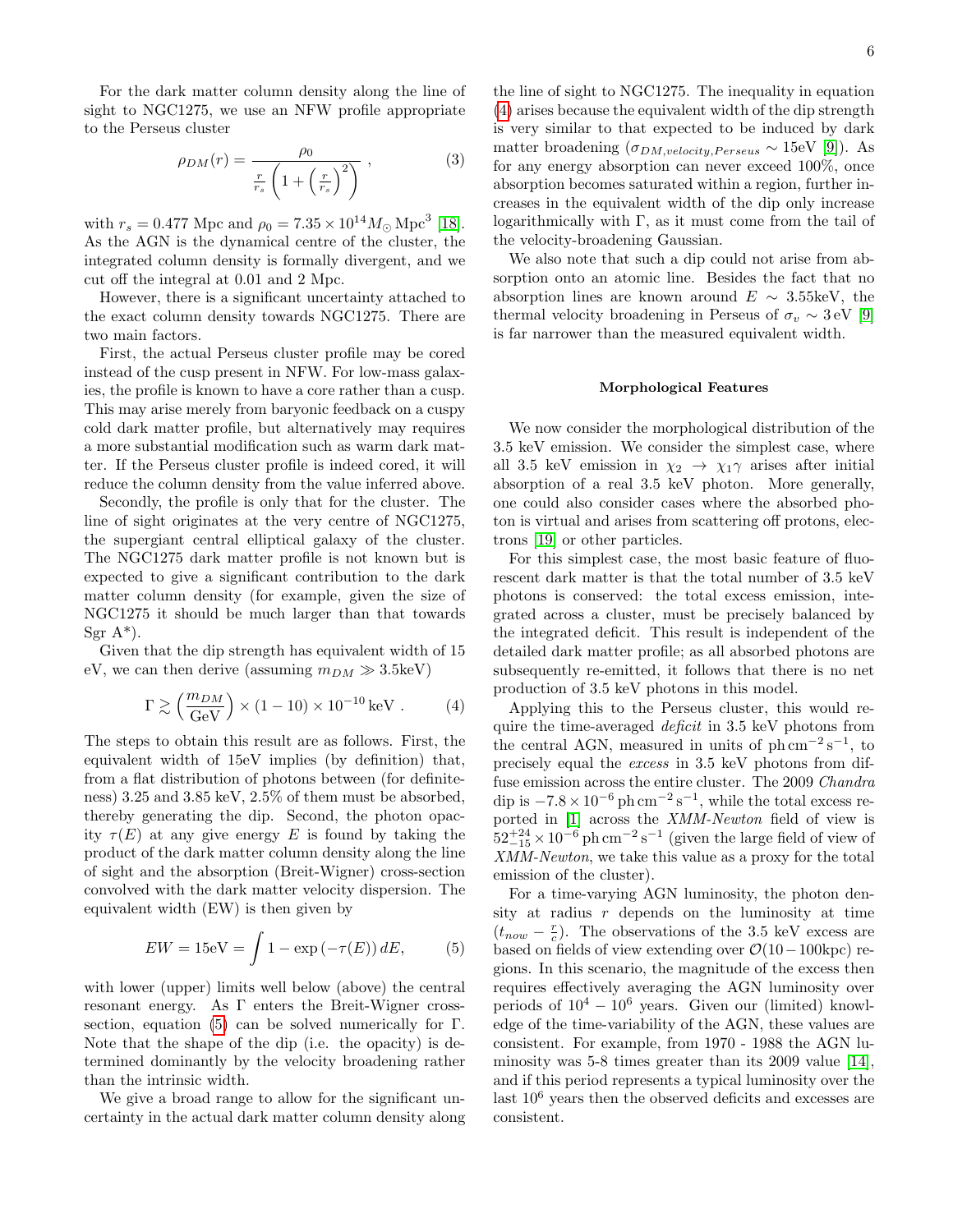

<span id="page-6-0"></span>FIG. 5: The radial profile of the 3.5 keV line flux for the fluorescent dark matter model presented here and for dark matter decay. The flux is normalised to match the overall flux in  $[1]$ .

In fluorescent dark matter, the magnitude of the diffuse emission is set by the product of the dark matter density and the photon density. We first consider only the photons originating from the AGN and approximate the AGN emission as spherically symmetric and with constant luminosity. In this case  $\rho_{\gamma}(r,\theta,\phi,t) \propto r^{-2}$ . For an NFW profile, the 3.5 keV emissivity is then

$$
\mathcal{L}_{3.5\text{keV}} \propto \rho_{DM}(r)\rho_{\gamma}(r) \propto \frac{\rho_0}{r^3\left(1+\left(\frac{r}{r_s}\right)\right)^2}.
$$

This has a much sharper central peaking than either decaying  $(\propto \rho_{DM}(r))$  or annihilating dark matter ( $\propto$  $\rho_{DM}(r)^2$ ). This is interesting as a sharp central peaking is preferred by the results of [\[1,](#page-7-5) [4,](#page-7-8) [5\]](#page-7-9) (indeed [\[1\]](#page-7-5) found that approximately half the 3.5 keV diffuse emission was contained within  $1'$  of the cluster centre).

Using an NFW dark matter profile for simplicity, we plot in Figure [5](#page-6-0) the resulting radial emission profile. For comparison, we also plot the radial profile of a 3.5 keV line from direct dark matter decay to photons normalised to give the same total flux integrated over the cluster. In the direct decay case, the flux is proportional to the dark matter column density.

This result will be modified as a consequence of absorption and re-emission of the diffuse thermal 3.5 keV photons present from the thermal bremsstrahlung spectrum. As the overall number of photons is conserved, this will not affect the overall magnitude of the diffuse excess but will modify the radial profile. Another modification of the radial profile could arise if the dark matter profile is cored rather than cuspy as for NFW; in this case the central peaking of the excess would be  $\propto r^{-2}$  rather than  $\propto r^{-3}$ .

A further modification would be due to the angular anisotropy of the AGN flux. The jets have preferred orientations, and in this scenario we would expect the excess to be preferentially generated near to the axes of the jets.

Given high-statistics evidence for the diffuse 3.5 keV excess, one could search for an angular anisotropy in the flux correlated with the direction of the jet. However, as currently there is only approximately  $4\sigma$  evidence for the line from the entirety of the Perseus cluster, there are insufficient statistics to do a detailed morphological analysis. We therefore defer a detailed study of angular anisotropies in this model to future work.

In the fluorescent dark matter scenario, there is no net production of 3.5 keV photons. Note that this does not lead to a contradiction with the observation of a net excess from the stacked cluster sample of [\[1\]](#page-7-5). A general feature of this model is that it leads to deficits in 3.5 keV photons from point sources and excesses from the diffuse emission; in the stacked analysis, however, all point sources are removed from the analysis *ab initio* (using wavdetect) and the spectrum only contains the diffuse emission. A possible signal of this model could be found by observing a deficit at 3.54 keV in stacked analyses of point sources, weighted by the line-of-sight dark matter column density.

### Conclusions

We have argued that *Hitomi*, *XMM-Newton* and *Chan*dra observations of the Perseus cluster at  $E \sim 3.5$ keV show a remarkable degree of consistency. In particular, the Hitomi spectrum around 3.5 keV can be understood as the sum of a dip in the AGN spectrum at  $E = (3.54 \pm 0.02)$  keV (observed by *Chandra*) with an excess in the diffuse cluster emission at an identical energy (observed by XMM-Newton and Chandra). We have described dark matter models that can give rise to this phenomenology.

Sadly Hitomi is no longer able to contribute to observational efforts to understand the 3.5 keV line. We have emphasised that an accurate and clean spectrum of the NGC1275 AGN is crucial for understanding this phenomenon. Significant improvements on this can be made using operating satellites and with existing CCD technology. The best current spectrum was taken in 2009 by Chandra with the nominal frame time of 3 seconds. Given the AGN is now twice as bright, a further dedicated off-axis observation of NGC1275, operating with reduced frame time to minimise pileup, would give a substantial improvement over the 2009 data.

## Acknowledgments

This project is funded in part by the European Research Council starting grant 'Supersymmetry Breaking in String Theory' (307605). JC is also funded by a Royal Society University Research Fellowship. We thank Marcus Berg and the referees for comments on the paper.